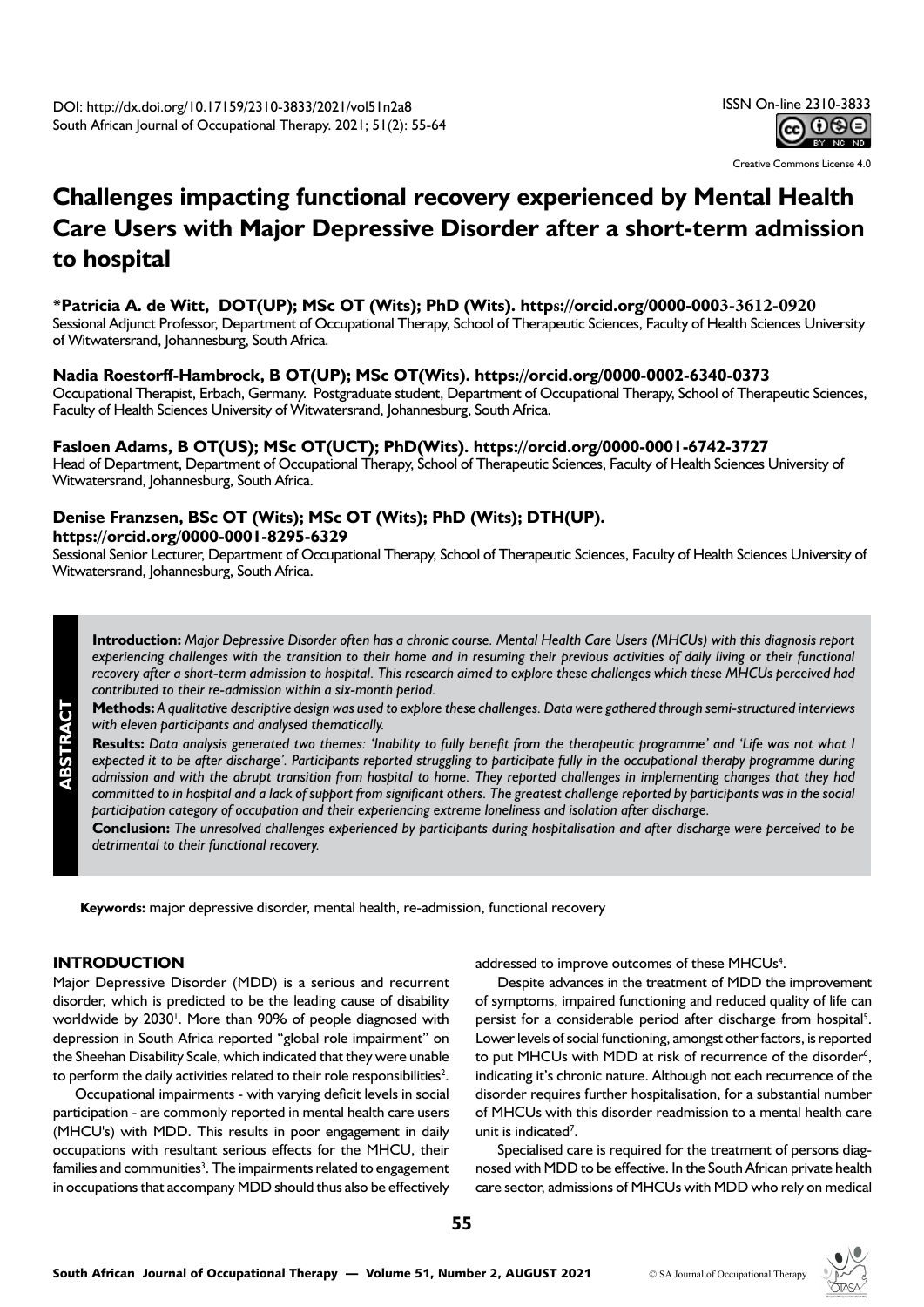insurance are limited to three weeks' hospitalisation, regardless of their progress. Subsequently, many of these MHCUs are often discharged prematurely which can increase the risk of recurrence<sup>4</sup>. A two-year record review of MHCUs diagnosed with MDD at a private psychiatric hospital in South Africa where this research was conducted, revealed a readmission rate of 7.5% within a six-month period. The re-admitted MHCUs frequently reported poor dayto-day functioning and challenges in transitioning back into their home, work environment and society despite an intensive multidisciplinary intervention programme, including occupational therapy, during hospitalisation<sup>8</sup>. The exact nature of the challenges faced by the MHCU's were not known, making it difficult for occupational therapists to address the occupational performance difficulties that MHCUs faced when trying to re-establish their life post discharge.

#### **Literature review**

Major depressive disorder is estimated to affect 264 million people worldwide<sup>9</sup>. In South Africa, MDD is reported to have a lifetime prevalence of 9,8% and a 12-month prevalence of 4,9%<sup>10</sup>. This is consistent with a 9,75% lifetime prevalence rate, determined by the South African Stress and Health (SASH) study<sup>2</sup>, which suggested that one-in-ten South Africans will suffer a MDD episode in their lifetime<sup>11</sup>. The prevalence of depression in South African rural communities has been reported to be much higher, with a prevalence rate of 31,4% in the Eastern Cape<sup>12</sup>.

Amongst the symptoms of MDD, a depressed mood and loss of interest in pleasurable activities are the most indicative of the disorder. Other symptoms include loss of energy, changes in sleep pattern, decreased appetite, psychomotor retardation, feelings of worthlessness, recurrent suicidal thoughts and diminished concentration<sup>13</sup>. The person's level of self-care, ability to sleep, participation in meaningful leisure activities as well as the ability to engage in interpersonal relationships may also be affected<sup>14</sup>. Emotional functioning, coping with domestic life and work as well as the ability to interact with others are experienced as particularly challenging<sup>15</sup>. In South Africa MDD has been associated with 27.2% of annual sick days, which lasts on average  $18 \text{ days}^{16}$ . The severity of the symptoms and associated risk factors including suicide frequently result in MHCUs diagnosed with MDD being admitted to hospital.

Occupational therapy plays an integral part in the treatment of MHCU's diagnosed with MDD. The focus of intervention includes facilitating insight into the symptoms and behaviour related to the condition as well as the impact that MDD has on occupational performance and occupational roles<sup>17</sup>. Reducing stressors which often precipitate episodes of MDD, as well as developing coping skills are also priorities in occupational therapy, which aims at enabling MHCUs to engage in their occupations more effectively after discharge<sup>18</sup>.

Discharge from hospital, usually determined by the psychiatrist, is often based on the resolution of depressive symptoms with less importance placed on participation and the ability to carry out occupations, daily life activities or functional recovery after an MDD episode<sup>4</sup>. Thus, many MHCU's are hospitalised and discharged based on their response to medication<sup>19</sup>. Since functional recovery has been shown to lag behind the resolution of medical symptomology, especially during the index episode of MDD<sup>20</sup>, occupational dysfunction may constitute a greater risk of re-admission after early discharge<sup>4</sup>.

Functional recovery from mental illness, including MDD, relies on the active involvement of the MHCU in the everyday life in their own context while engaged in routine occupations and roles<sup>21</sup>. The Recovery Model recommended for MHCUs with MDD embraces a collaborative approach in which MHCUs are viewed as experts in

their experiences of the disease<sup>22</sup>. In a study by Kelly et al.<sup>21</sup> MHCUs reported barriers to engagement in daily occupations included a lack of support, reduced self-efficacy, low levels of self-worth, competence and skill. These barriers have been associated with continued stress and poor coping responses. The use of emotionbased and avoidance-based coping including limited self-efficacy, have been associated with the risk of relapse in MDD<sup>23</sup>. Relying on avoidance-coping instead of actively solving problems, has also been linked to lingering symptoms of depression.

Several theories and models implicate the causal role of the inability to deal with life stresses in recurrences of MDD after the index episode<sup>24</sup>. In particular the Stress-sensitisation model proposed by Post<sup>25</sup>, based on electrophysiological 'kindling', suggests that both the stressors precipitating a depressive episode and the depressive episode itself might result in biological changes that make a person more susceptible for subsequent depressive episodes<sup>26</sup>. Similarly, the Scar hypothesis of depression<sup>27</sup> proposed that changes during an episode of depression, cause a 'scar', which makes a person increasingly susceptible to repetitive episodes. This was supported in a study by Mitchell *et al*. 28 who found that subsequent episodes are triggered by milder stress which suggests that MHCUs become increasingly sensitive to stressors. The Stress-generation model proposed that the susceptibility to stress is partly influenced by the MHCU generating more stressful situations<sup>29</sup> as the product of behavioural and occupational dysfunction<sup>30</sup>.

The Integrated Model for Depression Relapse proposed by Backs-Dermott et al.<sup>31</sup> further supports these theories. This model suggests that relapse risk was significantly linked to ongoing and unresolved stress that depletes a person's resources, especially if they experience ongoing occupational dysfunction and interpersonal difficulties<sup>30</sup>. Impaired functioning in all categories of occupation, specifically work and social participation with reported subjective lack of social support and unhealthy social situations<sup>32</sup> are likely to result in relapse of MHCU's with MDD within 6 to 12 months<sup>33</sup>. This is due to the re-establishing of social contacts being problematic and social isolation after discharge contributing to a relapse<sup>34</sup>. These factors all add to the difficulties MHCUs experience in the immediate period after discharge,

In addition, various other challenges including re-adapting to everyday activities in the home, finding the right medication and financial management have been reported. Structuring their time and day has been found to be particularly challenging. Nolan *et al*. 34 reported that although participants acknowledged that participation in hobbies, voluntary work or church activities would be beneficial for their recovery, they lacked the confidence and initiative to take the first step to engage in these activities.

Despite the above, there is still limited information on the challenges experienced by South African MHCUs with MDD impacting their functional recovery during and post discharge. This study therefore aimed to explore the challenges that MHCUs considered as contributing to their re-admission to a private acute care hospital within a six-month period.

#### **METHODS**

A social constructionist worldview was used within a descriptive qualitative design<sup>35</sup>. Both systematic and sequential purposive sampling<sup>36</sup> was used, which implies that the sample size was not set at the onset of the study, but that MHCUs who met the inclusion criteria were invited to participate until the data were saturated. Data saturation was reached after 11 interviews, as no new information emerged.

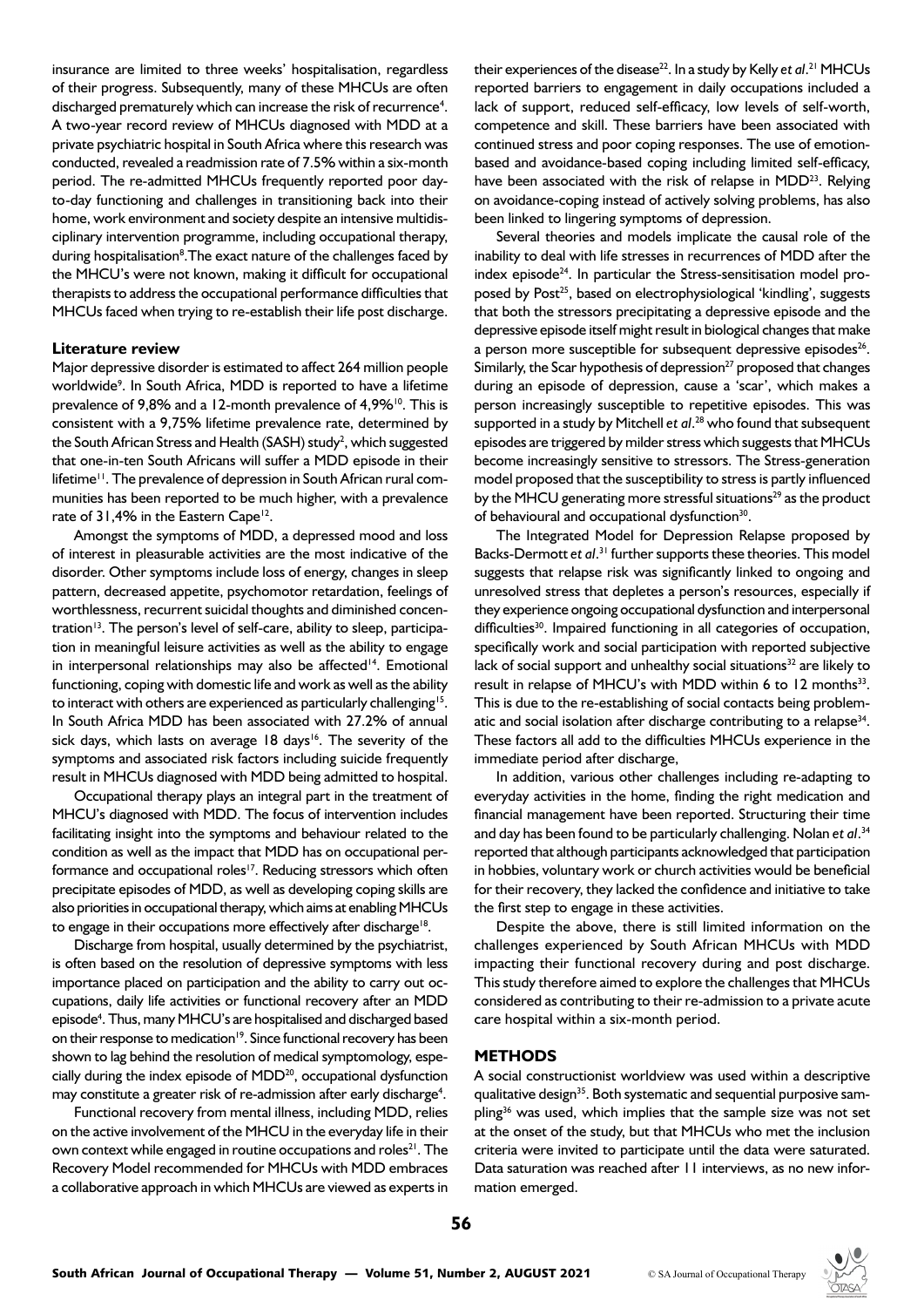\*The Faculty of Health Science of the University of the Witwatersrand approved the research and ethical clearance was obtained from the Human Research Ethics Committee (M061007). Permission to conduct the research was obtained from the hospital management. Ethical principles of signed informed consent, voluntary participation and confidentiality were adhered to. The inclusion criteria were adult MHCUs who were fluent in English or Afrikaans, diagnosed with MDD and a first readmission to the research site within a six-month period.

Semi-structured one-on-one interviews were conducted to provide participants with the opportunity to share their experience and perceptions. The interviews were conducted by the researcher in a private room and lasted between 45 minutes to one hour. The researcher had a set of predetermined open-ended questions that served as a guide for the interviews. Prompting was used when necessary, to ensure a clear understanding of what was reported. The following trustworthiness strategies were employed in this study<sup>37</sup>: Bracketing by means of a written reflection by the researcher was used to understand the researcher's biases about the phenomenon<sup>38</sup> and understand the participant accounts with an open mind<sup>39</sup>. Due to having experienced challenges post-discharge, participants were able to provide thick, rich data which contributed to the authenticity of the study as it allowed for different participant opinions to be heard. In addition, thick descriptions provided an audit trail of the research to contribute to confirmability of the methodology.

The audiotapes of all interviews were professionally transcribed verbatim. All transcriptions were checked for accuracy by the researcher. The data were analysed using thematic analysis method described by Creswell<sup>37</sup>, which draws on the analysis procedures of Colaizzi<sup>40</sup>. Firstly, transcripts were read and re-read several times. Significant statements were developed. Each significant statement was regarded as being relevant and equal in worth. The researcher then reflected on the meaning of significant statements or codes. Finally, meaning units were grouped together, resulting in clusters or categories, which allowed for the emergence of themes.

Coding was checked by the researcher by re-reading data and relevant quotes were added to clusters. Codes were also confirmed by the two research supervisors.

#### **FINDINGS**

Eleven participants were included in the study. Eight of the participants were female while three were male. Participants were allocated pseudo-names to ensure confidentiality. Two themes emerged from the data analysis (Table l p58): **Theme 1:** "Inability to fully benefit from the therapeutic programme" focused on the fact that participants felt distracted during their first hospital admission and therefore were unable to fully appreciate the changes they needed to make for their recovery. **Theme 2:** "Life was not what I expected it to be after discharge" highlighted the realisation by participants that life after discharge was still difficult and engagement in structured daily life continued to present a problem.

#### **Theme 1: Inability to fully benefit from the therapeutic programme:**

In this theme, participants described not being able to make the most of their time in hospital for two reasons described in the subthemes. The first sub-theme that emerged was participants preoccupation with early discharge compelled by internal and external pressures which distracted them from their engagement in their

recovery process. Participant accounts reflected a sense of urgency for early discharge. They reported experiencing internal pressure as others had to take over their responsibilities and their questioning of the severity of their illness and their need for hospitalisation.

*"The guilt feeling because you are here... your work colleagues have to stand in for your work, yes and your husband has to take over all your domestic duties" (Rene).* 

All but one of the participants fulfilled the role of spouse and/or parent and stepping out of these caring roles was experienced as abandoning their loved ones.

 *"Life goes on and I have to be there, people need me. So sorry, I had to go...." (Marie).*

Participants also compared their occupational performance with that of some more acutely ill MHCUs and concluded that they ought to be discharged as they seemed well compared to them.

*"You look at the others and they seem a lot more ill than you and you realise 'but I am fine', but actually you are not" (Liezel).*

Pressures for early discharge were not only experienced as being internal, but participants reported some external pressures as well. Managed health care, imposed restrictions affecting their length of hospitalisation, was reported as one such external pressure. The time the MHCU spent in hospital was not determined by improvement, but by the number of days that their medical scheme allowed for psychiatric hospitalisation per year.

*"My medical aid, they said, yes that it [his benefit] was going to be depleted, so therefore I had to go home" (Oscar).* 

Uncertainty about the amount of funding that was available was also experienced as a stressor which distracted from the recovery.

*"They spoke about PMB [prescribed minimum benefits], it made me feel anxious because I didn't know about all these things... So, I was afraid of it, I didn't know what they were talking about and I rather wanted to go home before I received this account" (Rene).*

In addition, some participants spoke of the external pressure from their family members to be discharged. Participants perceived family members as having limited knowledge about MDD and did not understand the MHCU's need for hospitalisation:

*"I have been told every day [by my family] that there is nothing wrong with me, I can just as well go home" (Liezel).*

Some participants reported that their family perceived that their [the MHCU] admission to hospital as being on a "holiday" while the family had to struggle to manage tasks at home.

*"You are on holiday, that is how they see it and they have to go on... I think that is also why I wanted to go home too soon the first time" (Alvene).* 

Feedback from family members about how much they were missed

\*Ethical clearance for this study was granted prior to the enactment of the amended POPIA on 2021-07-01.

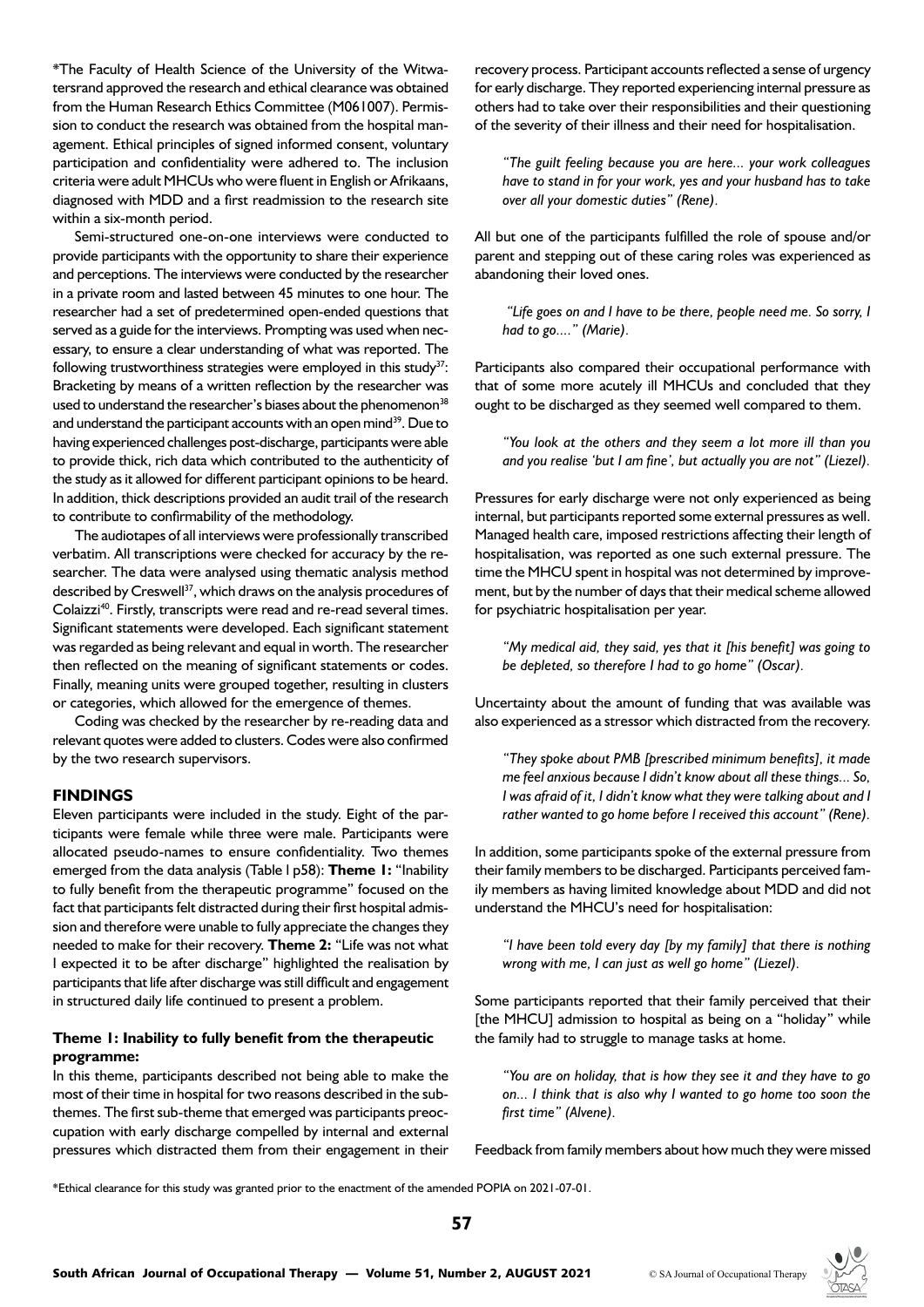#### **Table I: Themes, sub-themes clusters and meaning units**

| Theme                                                        | Sub-themes                                                      | <b>Clusters</b>                                            | Meaning units                                                                                                                                               |
|--------------------------------------------------------------|-----------------------------------------------------------------|------------------------------------------------------------|-------------------------------------------------------------------------------------------------------------------------------------------------------------|
| Inability to fully benefit from<br>the therapeutic programme | Internal and external pres-<br>sures for early discharge        | Internal struggle due to neglected<br>occupational roles   | • Family needs are more important<br>than mine<br>• I should be there                                                                                       |
|                                                              |                                                                 | Comparing yourself to others                               | • I am not as sick as others<br>• I can manage better than others                                                                                           |
|                                                              |                                                                 | Effects of managed healthcare                              | Medical aid restricts treatment<br>• Anxiety about finances                                                                                                 |
|                                                              |                                                                 | Family pressures                                           | • Come home, you are not sick<br>• We struggle without you                                                                                                  |
|                                                              | Readiness to engage with<br>occupational therapy pro-<br>gramme | Effects of other treatment and a<br>strange environment    | <b>Effects of medication</b><br><b>ECT</b><br>Your first admission is<br>overwhelming.<br>• Poor self-efficacy and inability to do<br>things holds you back |
|                                                              |                                                                 | Not aware of my health needs                               | Limited insight<br>Responsibility for own recovery                                                                                                          |
| Life was not what I expected<br>it to be after discharge     | Facing the reality that life has<br>not changed                 | I expected much more                                       | • Medication is a help but not a cure<br>• I thought I had changed                                                                                          |
|                                                              |                                                                 | People and situations are still the<br>same                | • I was still treated badly<br>• Problems remain problems<br>• Your absence makes things worse                                                              |
|                                                              |                                                                 | Social participation versus isolation.                     | • You feel isolated at home.<br>• You feel detached and different to<br>people you feel unworthy of their<br>interaction                                    |
|                                                              | You struggle to do things                                       | Participating in structured activities                     | • Activity participation lifts your<br>mood<br>• Not making effective use of your<br>time is demotivating<br>Having nothing or too much to do               |
|                                                              |                                                                 | Implementing coping skills and deal-<br>ing with stressors | Real life is different<br>Overwhelmed<br>Residual symptoms                                                                                                  |

also placed external pressure on participants to be discharged early.

The second sub-theme to emerge was the participants' inability to engage in and fully benefit from the occupational therapy programme due to the side effects of other treatments and their own lack of insight into their problems. Participants reflected that this also contributed to their experience of not being prepared for the transition from hospital to home and the resuming of everyday activities on discharge. Participants reported that their ability to concentrate was impaired by the initiation or changing of anti-depressant medication when they were first admitted. They perceived they needed time to adjust to the newly prescribed medication, which resulted in the experience of side-effects and leaving some participants feeling unwell. In some cases, Electroconvulsive Therapy (ECT) during admission also had a profound influence on the participant's ability to absorb information in the occupational therapy programme.

*"Many of us are on medication, many of the guys walk around here like zombies so you can't absorb any information in anyway. I went through shock therapy and though I attended all the sessions, and I didn't know what was going on half of the time. Uhm, I couldn't absorb the session, I couldn't benefit from it" (Elsabe).*

Another factor that seemed to prevent participants from making the most of their first admission was that it took time to adapt to a new and unfamiliar hospital environment. Many participants felt emotionally overwhelmed, they were unsure what to expect and how the range of therapy related to their health needs. Although MHCUs were encouraged to attend inpatient occupational therapy group sessions immediately after admission, participants reported that it took a few days before they settled down before they felt ready to participate. They particularly found exposure to other patients unsettling:

*"I don't like having people around me, I'm a loner" (Liezel).*

Another underlying factor perceived as an initial barrier to participation was a lack of self-efficacy and low self-worth. Participants described how a lack of confidence and fear prevented them from actively engaging in the group sessions, resulting in missed opportunities for meaningful interaction. Therefore, by the time that participants felt confident enough to participate, they had lost valuable treatment time during their admission period, which was two weeks on average. A lack of insight during their first admission and the degree to which responsibility for own recovery was

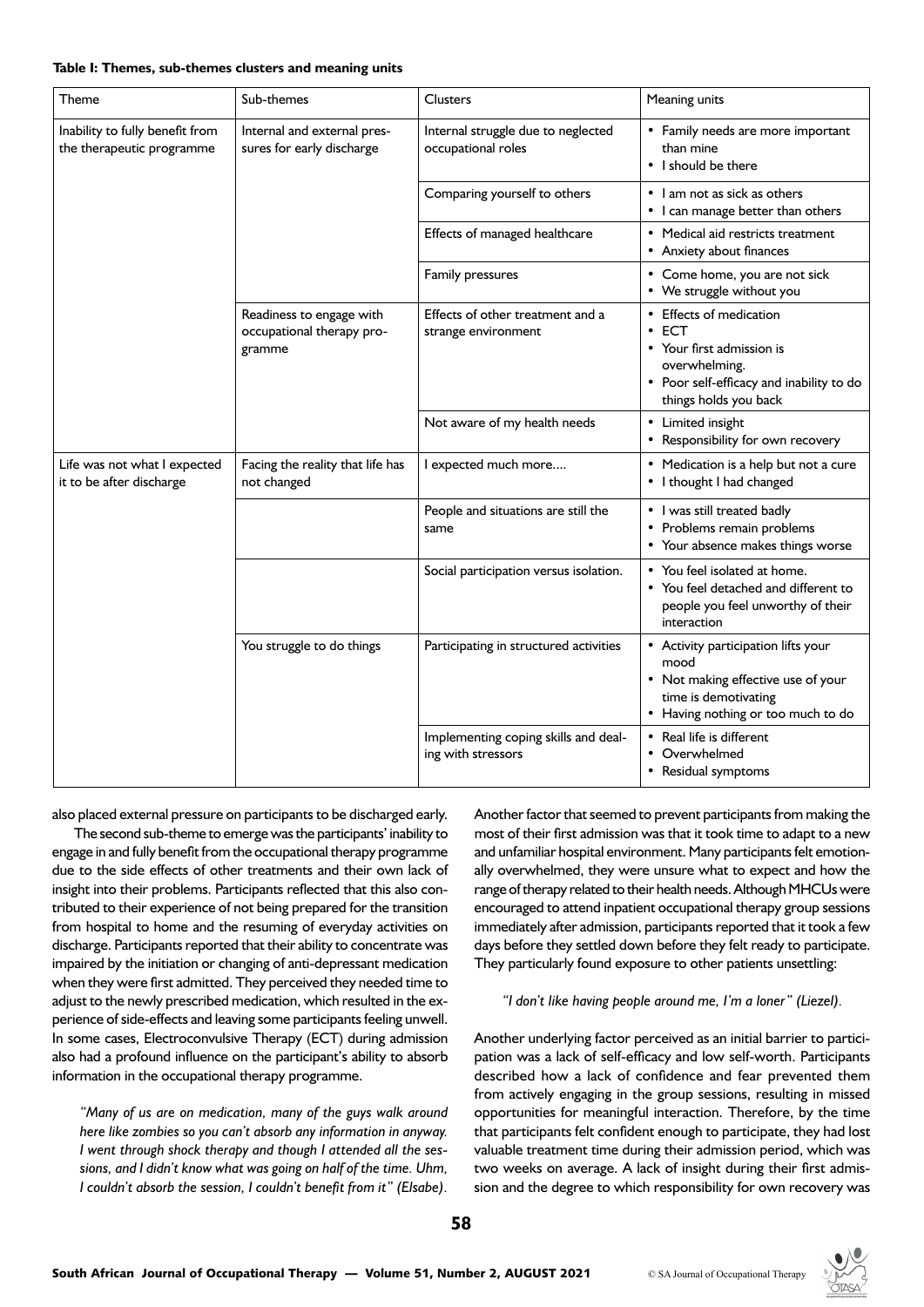needed were other factors that made it difficult for participants to benefit from occupational therapy. Participants indicated they only appreciated the value of group work after their first discharge when they were confronted with demanding situations in their lives outside the hospital. They were then able to identify gaps in their functional recovery and attended therapy sessions which addressed their needs.

 *"I only do the ones, I wouldn't say that concern me, but those that I feel I need like anxiety and depression and those and the conflict management and those, I did the previous time." (Neels).*

Participants reported not understanding their own health needs and the severity of their depression as well as the degree to which their daily occupations were disrupted by the disorder. They expected to be cured and they did not take responsibility for their own recovery. They reported being voluntarily admitted to hospital on the advice of their employer or family members, due to concerns about their mental wellbeing. They perceived that their recovery process was driven medical staff, so an external locus of control was evident during the first admission. During the second admission the participants reflected on the process of developing insight and the move from purely adhering to expectations of others to acknowledging the need to take responsibility:

 *"It was an issue of all the expectations during the first time... it was the best place to go to, do you understand, because you don't cope and you are in a bad state... I was alone with the second time, I had myself admitted and I was determined to walk out of here (Elsabe)*

#### **Theme 2: Life was not what I expected it to be after discharge:**

Participants reported that they expected their life situation to be different on discharge. Returning to the same situation as before admission was a reality check and presented challenges that made implementing newly acquired skills more difficult than expected. These challenges were intensified by the presence of residual symptoms of depression and remerging occupational dysfunction.

Participants reported they left the hospital with a strong conviction that they had completely recovered and assumed that the negative thought patterns had changed, newly learnt skills had been internalised and that their improved mood state would remain. However, they were challenged when faced with the reality of everyday life. They realised that although the medication reduced the symptoms and enabled more effective coping with situational stressors, the need to implement changes in their engagement in occupations, lifestyle and situation was what was critical to recovery.

*"It is not as though your problems are gone. Perhaps the tablets [prescribed medications] help that you are more relaxed about everything, but it is not gone" (Rene).* 

During hospitalisation, the participants held high expectations for improved functioning in all categories of occupational performance as the depressive symptoms subsided. Participants expressed immense disappointment when it emerged that the positive changes that occurred during occupational therapy sessions could not be implemented at home. This served to retard their recovery and subsequently contributed to their relapse and readmission to hospital.

*"It was such a disappointment to me when I realised that I actually was the same Sarie that was admitted" (Sarie).*

 *"... but when I got home, I realised that I was far from okay" (Elna).* Participants were taken aback by the realisation that the growth that they had personally experienced was one-sided and people in the outside world did not automatically change. The lack of change in their relationships was perceived as a challenge. Although the participants felt more competent to deal with daily interpersonal struggles using the skills they had acquired during therapy sessions, they held an unrealistic expectation that friends, family members and co-workers had changed the way they related to them:

 *"[In therapy] we tried to work on how to deal with conflict and stress and everything else. But what awaits you outside, the people that are usually there, I mean nothing about them has changed" (Marie).*

Being treated unkindly by significant others was experienced as a major disappointment.

*"I expected things to turn out better. That people would treat me better. That my mom would not refer to me as the black sheep any longer" (Elna).*

In addition to relationship difficulties, participants also reported that situational stressors remained the same. They were still faced with the same ones that they had encountered before admission and participants were surprised by the problems needing to be resolved after discharge:

*"I went home and thought 'Oh well, I am OK, I don't have any problems anymore' but it wasn't like that" (Sarie).* 

Some participants instead of encountering an improved situation after discharge, the opposite held true, as problematic situations were intensified and their absence while hospitalised complicated matters even more than before admission:

*"Nothing changed... as a matter of fact; it's a little bit more intense, because you haven't been there" (Stefan).*

Most participants reported the overriding experience at home was a desperate sense of isolation, spending prolonged periods on their own at home. They found it difficult to re-connect with or establish new social contacts after discharge.

*"You have no one to talk to if you feel a bit down the day, because you're all alone at home" (Oscar).*

Even for those participants that returned to work they reported difficulty in relating to other people as a challenge and described feeling socially detached despite being surrounded by others.

 *"... all of a sudden I just had this feeling that I didn't fit in here, I don't belong here" (Marie).*

Although participants valued the confidence-building aspect of social participation in therapy, this was not consolidated, and their new-found confidence was diminished when they were faced with groups of people after discharge.

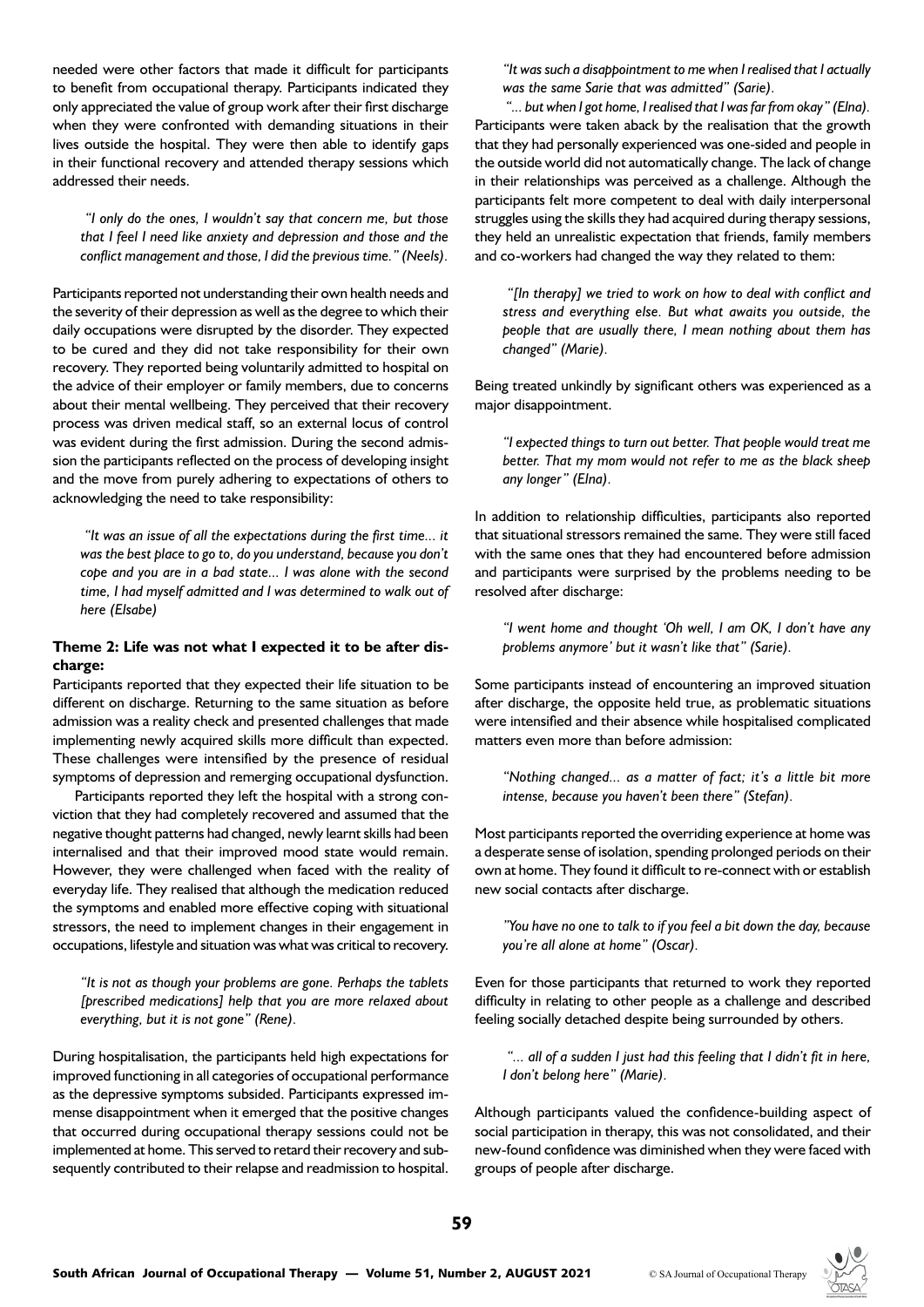*"Making social contact with others... that was hard... To go to church, I felt I wasn't good enough" (Andrea);* 

 *"[with others I feel] I am an idiot; I am stupid, and I am ugly. I felt so intimidated by everyone there" (Marie).*

Participants were also challenged by the absence of meaningful activities in their lives and not making effective use of their time after discharge. The occupational therapy programme provided structured engagement in activities during the admission which provided structure to the day, served as behavioural activation, taught new skills and improved self-confidence. Participants emphasised the therapeutic value of activities and the sense of purposeful doing that was fostered by activity participation which they now associated with their recovery.

*"What really helped me a lot last time, we played a lot of volleyball and the volleyball saved me….. it makes it easier to open up and to say that you have a problem" (Stefan).*

The absence of participation and decline in activity levels at home were thought to result in a downward spiral of occupational dysfunction. Limited activity participation reduced the opportunity for positive experiences and a sense of accomplishment, which in turn aggravated depressive symptoms:

 *"I had all this time on my hands, and I just sat on the bed or lay on the couch and that's wrong. I couldn't motivate myself" (Elsabe).*

Other participants felt they had too much to do, and this left them feeling drained and unable to fulfil all their responsibilities.

Finally, participants reported a challenge in applying newly acquired coping and problem-solving skills in the context of their personal life situation which resulted in impaired engagement in occupations. They perceived they did not have sufficient practice opportunity to try out their newly learnt skills before they are discharged. The feasibility of using these skills could therefore only be established after discharge when challenging situations occurred and this was more difficult than they thought.

*"…, methods and techniques, it's more difficult to apply it than what you hear, and it doesn't always work like that in reality" (Rene).*

*"Every time that I experience a crisis, I can't think about [what we learnt on] …how to solve the problem. The first thing that comes to mind is that I feel extremely tired" (Sarie).*

Participant accounts reflected feelings of despondence as they tried to apply the strategies that they had decided upon in therapy, but which failed to deliver the desired outcome and they felt overwhelmed when stressors exceeded whatever coping mechanisms they had to hand.

*"It feels as though I can't go on some days. I know that there are 110,120 other people who also have to do it, but I just can't cope with it at this moment. I can't cope with anything at this moment" (Marie).*

*"I just sat on the couch in a heap and cried for the whole night and half of the following day... " (Daphne).*

The presence of residual depressive symptoms was another challenge which made it difficult for participants to deal with stressors.

*"I wasn't completely over the depression. I struggled to get going, to get over the depression" (Elna).* 

*"...inside me was no motivation; inside me was no desire to do anything" (Elsabe).*

#### **DISCUSSION**

Although various clinical variables have been identified relating to the relapse of  $MDD^{12}$ , this study suggests that participation in activities of daily life or functional recovery<sup>4</sup> is impacted by additional challenges experienced by participants in the post-discharge period which in turn, contributed to their relapse and readmission.

Participants reported experiencing feelings of a guilt-associated inability to fulfil responsibilities that pressurised them to ask for early discharge before sufficient treatment gains had been made. They reported an internal struggle relating to neglecting their occupational roles and accompanying responsibilities on the one hand, whilst acknowledging but under-estimating their own need for treatment on the other. Pressure from relatives to be discharged distracted participants from focusing on their own treatment needs which in some cases, resulted in premature discharge. This finding resonated with a study by Skundberg-Kletthagen *et al*. 41 which explored the lived experiences of relatives of a MHCU diagnosed with MDD. Participants in the current study acknowledged that their relatives had to compensate for their absence by taking over their roles and responsibilities, contributing to tension within the family<sup>42</sup>.

Another relevant finding in this study was the implementation of managed healthcare which resulted in a short hospital admission, restricted the time available for therapeutic intervention especially occupational therapy. At the private psychiatric hospital at which this research was conducted, only MHCUs who had a medical aid scheme or were able to personally carry the cost of hospitalization were admitted. When the Medical Schemes Act of 1998 was promulgated, certain medical conditions received better benefits by medical schemes. Schizophrenia and Bipolar Mood Disorder were the only two psychiatric conditions recognised on the list of PMBs, therefore excluding MHCUs with a diagnosis of MDD. Thus, if a client was admitted with a diagnosis of MDD, hospitalisation was limited to a maximum of 21 days per annum or up to 15 out-patient psychotherapy contacts<sup>43</sup>. Should another admission be required within the same year, the financial burden lies with the MHCUs themselves. In the current study, restrictions imposed through managed healthcare led to some participants being discharged before optimal therapeutic gains had been made<sup>43</sup>. At the time of his study, the average admission period at the hospital was two weeks and therefore participants were only accommodated during the acute stages of their illness. Furthermore, it can be argued that it is impossible for adequate emotional insight to develop and for sustained behavioural change to occur in such a short period of time<sup>44</sup>. A short hospital stay also implies that MHCUs are discharged at the point of symptom improvement, not remission, which studies have shown to be detrimental to recovery<sup>45</sup>. Short length of stay has been identified as a risk factor for early readmission and in cases where this is influenced by external and internal factors, emphasis should be on a discharge plan and appropriate referrals being made at discharge<sup>46</sup>.

Since only MHCUs struggling with severe depressive symptoms that impair their functioning are admitted<sup>47</sup>, participants also reported feeling emotionally overwhelmed by the experience of a

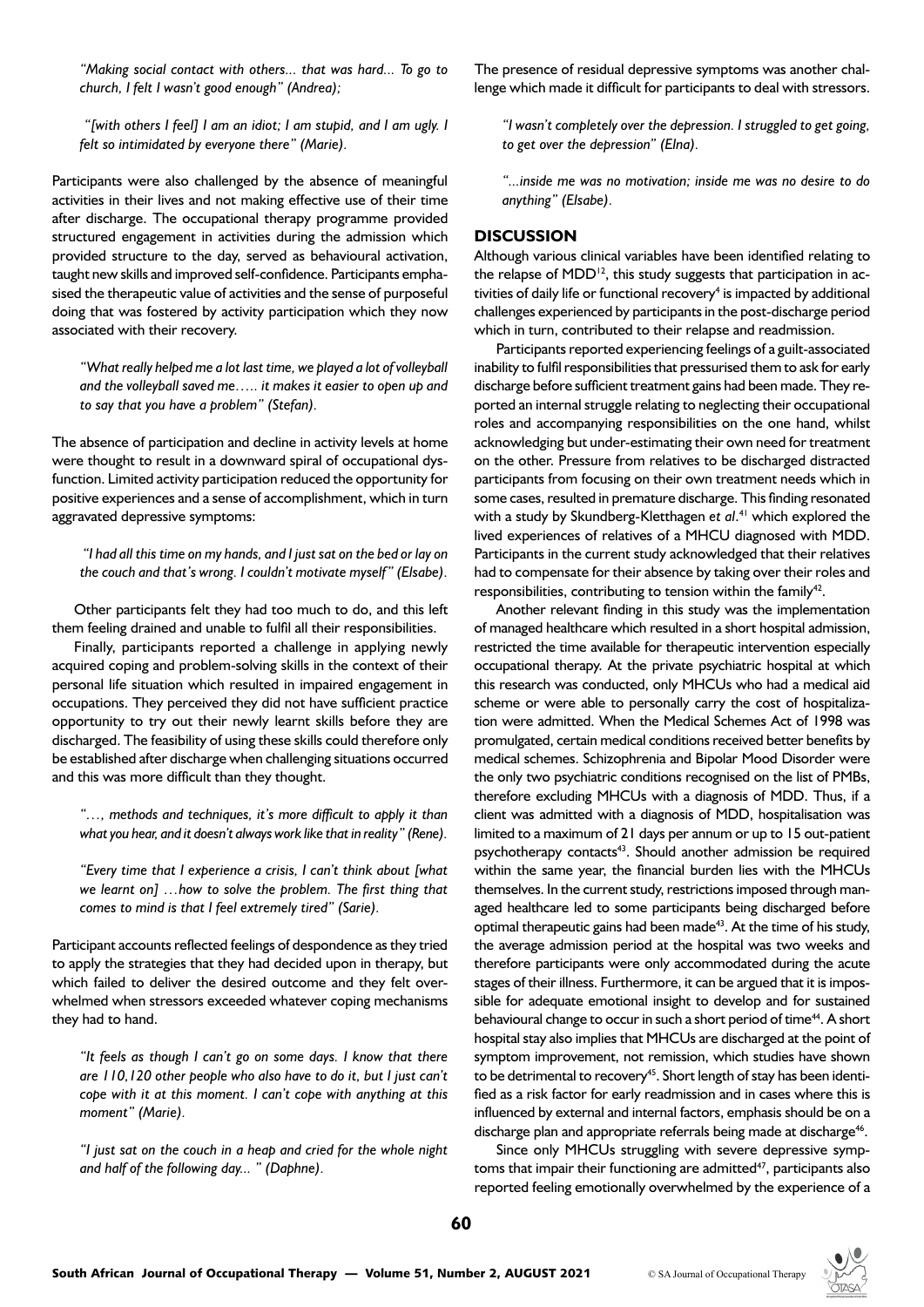first psychiatric hospitalisation. This finding was supported by other qualitative studies which reported on the experience of psychiatric hospitalisation as being in an unfamiliar environment with "mad" and seriously ill people, where participants did not know what to expect or what to do. All these factors contributed to participants' feelings of distress<sup>48</sup>. The challenging period prior to admission and severe symptoms also compromise the ability to learn. In line with current literature, the inability to concentrate and retain information associated with MDD<sup>49</sup>, participants in this study perceived their depressive symptoms as having the most profound influence on their learning process. Despite this, participants were encouraged to start attending occupational therapy group sessions immediately after admission. This was done as a behavioural activation strategy as well as to optimise the relative short hospitalisation. This strategy might be unwise in the view of previous research which has shown that memory is impaired when learning takes place under stressful circumstances<sup>50</sup>. Therefore, it was clear that participants could not benefit optimally from their treatment programme, especially immediately after admission. The question of the timing of group work that involves learning during the acute phases of MDD, has been raised in other studies that found that MHCUs benefitted from reattending thematic groups after discharge from an acute psychiatric hospital, suggesting that they struggled with the cognitive content while acutely unwell51. Tanaka *et al*. 52 also concluded that although the attendance of groups during the acute phase of MDD contributed to the perception of recovery, these groups had no effect on readmission rates, which questions the efficiency of learning that took place. Compromised executive functions prevent participants from optimally benefitting from group sessions, negatively affecting MHCUs' functional recovery<sup>53</sup>. The cognitive dysfunction associated with MDD can persist long after the acute phase of the illness<sup>28</sup> and may therefore affect recall and carry-over of information from the hospital to the MHCUs' "real-life" occupational environments<sup>54</sup>.

A lack of insight as well as reluctance to take responsibility for their recovery resulted in the participants' unrealistic expectations regarding recovery. Firstly, awareness of and insight into one's own needs are necessary to identify the kind of help one needs. For participants in this study, the development of insight was limited due to the challenges restricting the benefit participants indicated they were able derive from occupational therapy groupwork. As suggested by Nunstedt *et al*. 55 in their study, the participants indicated they only started to understand MDD, and reflect usefully upon their illness and develop a deeper understanding of their situations after discharge. Emotional rather than intellectual insight also develops through real-life experiences coupled with constructive feedback. Participants reported this was not achieved during their first hospitalisation and participants only developed in-depth understanding of their problems after discharge, when they came face-to-face with challenges. This was supported by Nikendei *et al*. 56 who found that one of the main advantages of day hospital attendance compared to inpatient treatment was the effective carry-over of learning experiences, which benefit the development of insight. Although accepting the diagnosis of a psychiatric illness is difficult, this acceptance has been shown to contribute to recovery<sup>57</sup>. Acceptance involves a process which includes acknowledging the illness and taking steps to structure one's life accordingly<sup>58</sup>.

Taking responsibility and engaging in an active approach in managing MDD have been found to contribute towards one's recovery<sup>59</sup>. This is consistent with the Recovery Model<sup>22</sup>. The value attached to personal responsibility differed greatly when comparing participants' first admission to their re-admission. It was only during re-admission, as insight improved, that meaning was attached to personal responsibility and they became more actively engaged in their recovery process by anticipating potential difficulties and putting an action plan in place to address these<sup>55</sup>. Participants had a greater awareness of their own needs on the later admission and could therefore identify more relevant coping strategies. It could be argued that they did not take responsibility for recovery during their first admission as they lacked insight and in essence, did not know what to take responsibility for.

The second factor that participants perceived to have contributed to their relapse and readmission relate to the unrealistic expectations that they held regarding the recovery process, which resulted in a deep sense of disappointment when they relapsed. This was further aggravated by residual or recurring symptoms which prevented participants from living life in the way that they anticipated after discharge<sup>60</sup>. As recovery from psychiatric disorders is often viewed in terms of symptom reduction and not functional recovery<sup>4</sup>, the participants in this study viewed improvement of depressive symptoms as recovery. They did not appreciate that functional recovery occurs after the remission of symptoms and is ongoing<sup>20</sup> and they were taken aback, only realising the extent of their support needs after discharge. They felt that they were thrown back into the "real world" prematurely and perceived that they would have benefitted from a more gradual transition from hospital to home; they found it difficult to settle back into their roles and responsibilities after discharge and the realities of their life-situations that awaited them.

The support of family members or friends is crucial in the recovery of depression, but participants in this study did not feel adequately supported after discharge. On the contrary, they felt blamed for being ill, felt judged and rejected by their support network<sup>61</sup>, even when the support network attempted to offer support, which contributed to the lived experience of loneliness after discharge. It should also be acknowledged that significant others may have experienced a challenging time in the period prior to the hospital admission, especially if there has been a suicidal gesture or threat, and thus might have experienced the burden of care even before the diagnosis was made<sup>62</sup>. Therefore, what participants experienced as poor support in the form of pressure to be discharged and being blamed for being ill, might be indicative of their support structures' justifiable unmet needs and resulting emotional difficulties.

Some participants reported that loved ones tried to offer support, but that they did not know how to offer appropriate support. The reasons for others not being able to provide adequate support, could be hypothesised as: the lack of involvement in the treatment process, lack of insight in MDD and feeling burdened and in need of some emotional support themselves. Furthermore, the occupational therapy programme at the research setting did not allow significant others to attend group sessions as suggested by Priestley and McPherson<sup>63</sup> and relatives were left to develop coping skills without professional input which may have been limited by the lack of insight about MDD as well as their role in the MHCUs' recovery. They had little understanding of the severity of the disorder and encouraged participants to, figuratively speaking, "pull up their socks". Significant others often expected instant and complete recovery at discharge; this left participants feeling burdened by their expectations.

Although emotional support was available to some participants, they described how they withdrew emotionally and struggled to make use of available support. Participants acknowledged that it is difficult to receive support if you do not 'open up', and they were reluctant to share information or their experiences of depression with others as it made them feel exposed and vulnerable. They also

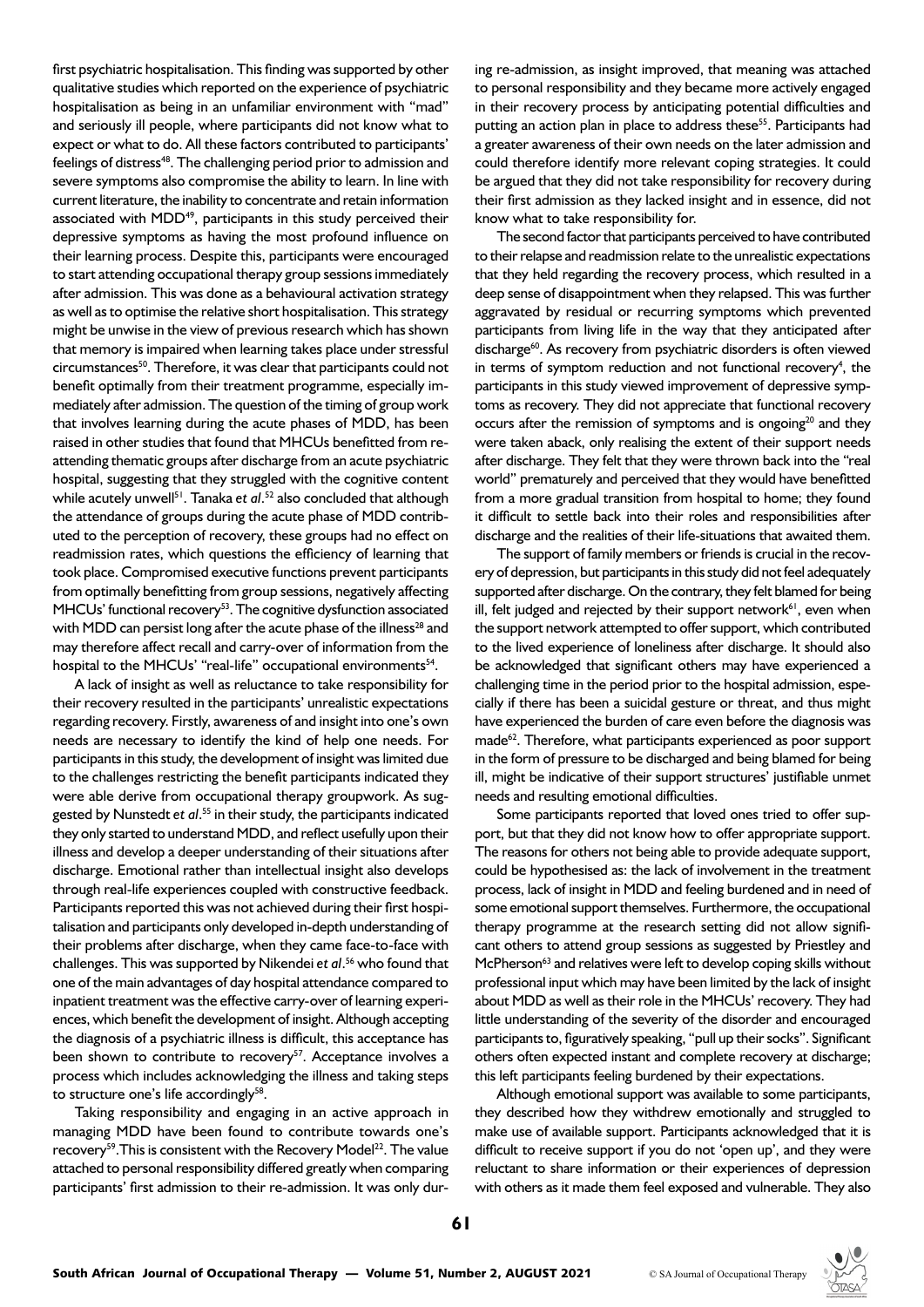felt they may have been the cause of their suffering of significant others' suffering, or a burden to them, and consequently, tended to cut themselves off<sup>64</sup>. In addition, well-meant words of support by significant others were sometimes experienced as judgement or being lectured to<sup>61</sup>. This resonated with a study by Nolan e*t al.*<sup>34</sup> which explored the experience of being discharged from inpatient psychiatric care, participants in this study described being faced with loneliness as a major challenge after discharge. Participants' feelings of isolation after discharge were heightened by the abrupt transition from an acute hospital setting to participants' home environment<sup>56</sup> with the loss of structured support from hospital staff and services, including occupational therapy even though there was limited opportunity for follow up treatment sessions with their psychologist and psychiatrist. The participants' withdrawal from relationships was echoed in withdrawal from activities compounding the experience of isolation, which left them vulnerable for relapse and readmission<sup>65</sup>.

The reason for non-participation in activities appeared to be due to lack of structure and motivation. Although the occupational therapy programme promoted occupational engagement by scheduling of daily activities and monitoring accomplishment experienced during engagement in activities, consistent with a study by Skarsater *et al*. 66. Some participants struggled to take initiative in or implement planning of their lives after discharge. Those participants who did not return to work after discharge did not anticipate the need for structured activity participation after discharge and the need to consciously reduce avoidance. It was only during their second admission that the value of participation in meaningful activities to distract them from rumination and routine was acknowledged, and participants took responsibility for structuring their time effectively<sup>67</sup>.

The prolonged presence of depressive symptoms also hampered activity participation, whether the residual symptoms were present at discharge or re-emerged once at home. In the current study, participants described being taught coping skills but that the application of these skills in "real-life" situations was difficult. Increased sensitive to stressors<sup>28</sup> and poor problem solving skills were perceived to have contributed to participants' inability to manage situations after discharge. Some participants faced relentless ongoing stress which for some was experienced as greater than before $2^9$ . They returned to abusive or manipulating home environments or family conflicts and reported using emotional and avoidance coping strategies which limiting participation in occupations $30$  which was perceived as a major setback in their recovery process. Thus, strategies to change personal problems were only being applied to a limited extent<sup>56</sup>. Being admitted as an in-patient eliminated the opportunity to reflect on the difficulties that may be encountered at home and made the transition home at the point of discharge more challenging. Participants in the current study reported that they found it difficult to both learn and implement the coping skills while in hospital, which left them feeling ill prepared to deal with stressors making the familiar homeenvironment a place of vulnerability and distress<sup>56</sup>. The challenges that participants experienced in learning and applying new coping skills to their personal situations, highlight the importance of understanding the recovery process and what influences relapse $^{23}$ .

#### **CONCLUSION**

It can be concluded that during the acute phase of an episode of MDD, which usually is when someone is admitted to hospital, is not the ideal period for critical learning to take place. Mental Health Care Users are often acutely ill and as such, do not benefit optimally from group intervention. Therefore, hospitalisation should not be seen as a complete treatment process, and the scope of the

occupational therapy programme could potentially be broadened to extent to the period beyond discharge. Learning opportunities offered to MHCUs during hospitalisation should be maximised, by synchronising activity requirements with depressive symptom severity. Groups requiring higher cognitive functions should therefore be attended at a later stage in admission, when symptoms have improved to such an extent that effective learning can take place.

Challenges that participants experienced after discharge can partially be explained by the contrast between their expectations of recovery and the principles of the Recovery model. Participants struggled to regain control of their life situations after discharge. They lacked adequate insight, learning ability was compromised, did not employ active self-management strategies and were faced with disappointment due to unrealistic expectations. These negative experiences were perceived to have contributed to their relapse and readmission to hospital. The introduction of outpatient post discharge support groups needs to be investigated.

## **AUTHOR CONTRIBUTIONS**

Patricia de Witt was a supervisor of the research study and the main author of the manuscript, and with Fasloen Adams who co-supervised this study, provided guidance during the analysis and interpretation of the data. Nadia Roestroff-Hambrock conceptualised and conducted the research as a post-graduate student. Denise Franzsen assisted with the conceptualisation and write-up of the manuscript.

#### **REFERENCES**

1. World Health Organization. Depression. WHO, Geneva. Available from:

https://www.who.int/news-room/fact-sheets/detail/depression

2. Tomlinson M, Grimsrud AT, Stein DJ, Williams DR, Myer L. The epidemiology of major depression in South Africa: results from the South African stress and health study. South African Medical Journal = Suid-Afrikaanse Tydskrif vir Geneeskunde. 2009;99(5 Pt 2): 367–373.

https://doi.org/10.1016/j.biotechadv.2011.08.021.Secreted

3. Hays RD, Wells KB, Sherbourne CD, Rogers WH, Spritzer K. Functioning and well-being outcomes of patients with depression compared with chronic general medical illnesses. RAND Corporation; 1996; Available from:

https://www.rand.org/pubs/reprints/RP387.html

4. Romera I, Perez V, Menchón JM, Delgado-Cohen H, Polavieja P, Gilaberte I. Social and occupational functioning impairment in patients in partial versus complete remission of a major depressive disorder episode. A six-month prospective epidemiological study. European Psychiatry, 2010;25(1): 58–65.

https://doi.org/10.1016/j.eurpsy.2009.02.007 5. Rhebergen D, Beekman ATF, de Graaf R, Nolen WA, Spijker J, Hoogendijk WJ, *et al*. Trajectories of recovery of social and physical functioning in major depression, dysthymic disorder and double depression: A 3-year follow-up. Journal of Affective Disorders. 2010;124(1–2): 148–156. https://doi.org/10.1016/j.jad.2009.10.029

- 6. Solomon DA, Leon AC, Endicott J, Mueller TI, Coryell W, Shea MT, *et al*. Psychosocial impairment and recurrence of major depression. Comprehensive Psychiatry. 2004;45(6): 423–430. https://doi.org/10.1016/j.comppsych.2004.07.002
- 7. Seemüller F, Meier S, Obermeier M, Musil R, Bauer M, Adli M, *et al*. Three-Year long-term outcome of 458 naturalistically treated inpatients with major depressive episode: severe relapse rates and risk factors. European Archives of Psychiatry And Clinical Neuroscience. 2014;264(7): 567–575. https://doi.org/10.1007/s00406-014-0495-7

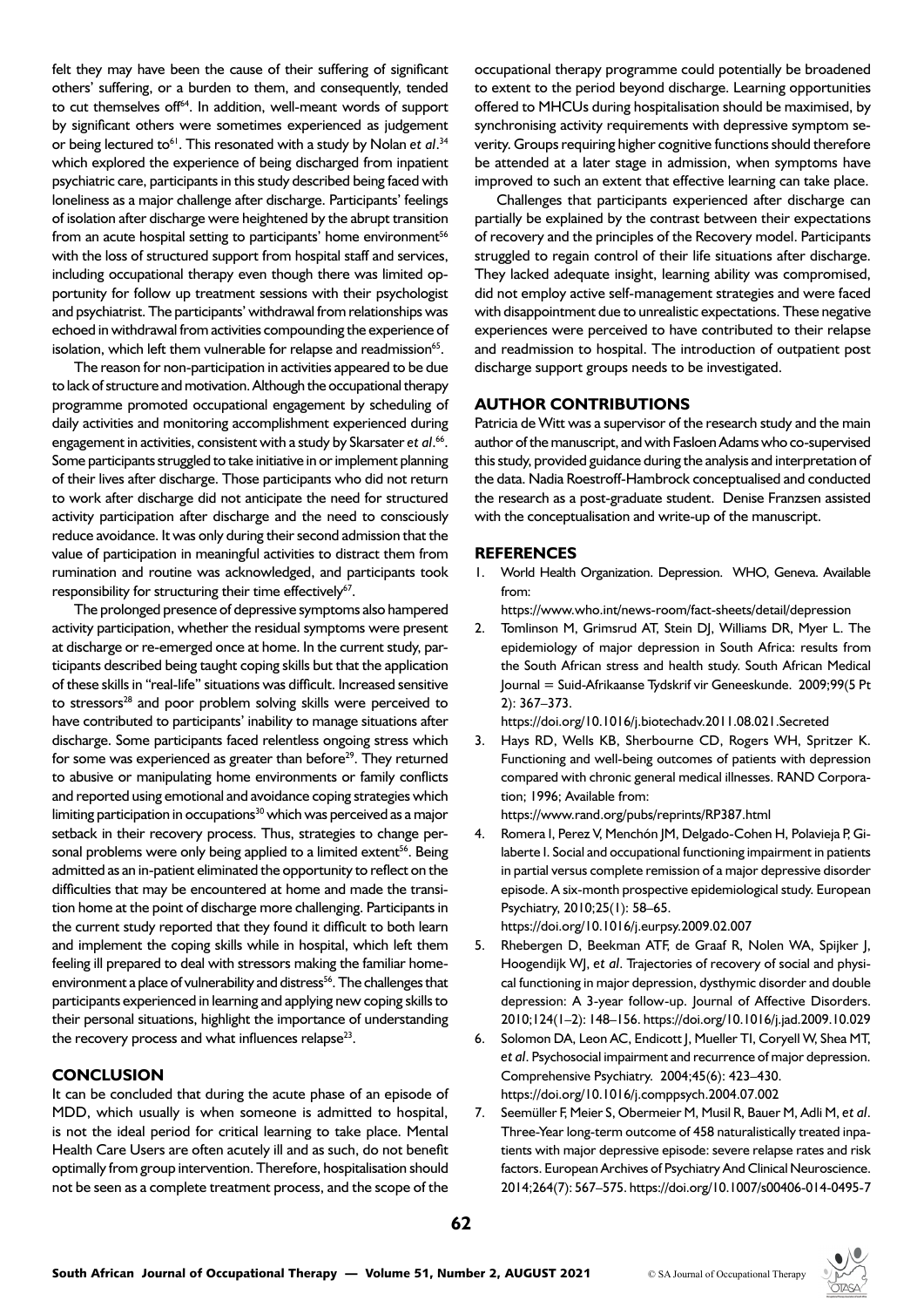- 8. Saohatse L, de Witt P, van Niekerk M. Experiences and perceptions of Return to Work (RTW) by clients with major depressive disorder in an extended sick leave period. South African Journal of Occupational Therapy. 2019;Saonatse,(1): 36–42. http://dx.doi.org/10.17159/2310-3833/2019/vol49n1a6
- 9. James SL, Abate D, Abate KH, Abay SM, Abbafati C, Abbasi N, *et al*. Global, regional, and national incidence, prevalence, and years lived with disability for 354 Diseases and Injuries for 195 countries and territories, 1990-2017: A systematic analysis for the Global Burden of Disease Study 2017. The Lancet. 2018;392(10159): 1789–1858. https://doi.org/10.1016/S0140-6736(18)32279-7
- 10. Kessler RC, Bromet EJ. The epidemiology of depression across cultures. Annual Review of Public Health. 2013;34: 119–138. https://doi.org/10.1146/annurev-publhealth-031912-114409
- 11. Freeman C, Joska J. Dealing with major depression in general practice. South African Family Practice. 2013;55(4): 319–325. https://doi.org/10.1080/20786204.2012.10874216
- 12. Andersson LM, Schierenbeck I, Strumpher J, Krantz G, Topper K, Backman G, *et al*. Help-seeking behaviour, barriers to care and experiences of care among persons with depression in Eastern Cape, South Africa. Journal of Affective Disorders. 2013;151(2): 439–448. https://doi.org/S0165-0327(13)00502-8 [pii]\n10.1016/j. jad.2013.06.022 [doi]
- 13. Sadock BJ, Sadock VA, Ruiz P. Kaplan and Sadock's Synopsis of Psychiatry Behavioral Sciences/Clinical Psychiatry. Kaplan and Sadock's synopsis of psychiatry: Behavioral Sciences/Clinical Psychiatry (11th ed.). 2015. p. 356–359.

https://doi.org/10.1017/CBO9781107415324.004

- 14. Lépine JP, Briley M. The increasing burden of depression. Neuropsychiatric Disease and Treatment. 2011;7(Suppl.): 3–7. https://doi.org/10.2147/NDT.S19617
- 15. Kamenov K, Caballero FF, Miret M, Leonardi M, Sainio P, Tobiasz-Adamczyk B, *et al*. Which Are the Most Burdensome Functioning Areas in Depression? A Cross-National Study. Frontiers in Psychology. 2016;7: 1342. https://doi.org/10.3389/fpsyg.2016.01342
- 16. Stander MP, Bergh M, Miller-Janson HE, de Beer JC, Korb FA. Depression in the South African workplace. South African Journal of Psychiatry. 2016. https://doi.org/10.4102/sajpsychiatry.v22i1.814
- 17. American Occupational Therapy Association. Occupational therapy practice framework: Domain and process (4th ed.). American Journal of Occupational Therapy. 2020;74(Suppl. 2): 7412410010. https://doi.org/10.5014/ajot.2020.74S2001
- 18. Duncan M, Prowse C. Occupational Therapy with Mood Disorders. In: Crouch R, Alers V (eds.) Occupational Therapy in Psychiatry and Mental Health. 5th ed. London: Wiley Blackwell; 2014.
- 19. Viinamaki H, Hintikka J, Tolmunen T, Honkalampi K, Haatainen K, Koivumaa-Honkanen H. Partial remission indicates poor functioning and a high level of psychiatric symptoms: A 3-phase 6-year follow-up study on major depression. Nordic Journal of Psychiatry. 2008;62(6): 437–443. https://doi.org/10.1080/08039480801959281
- 20. Furukawa TA, Takeuchi H, Hiroe T, Mashiko H, Kamei K, Kitamura T, *et al*. Symptomatic recovery and social functioning in major depression. Acta Psychiatrica Scandinavica. 2001;103(4): 257–261. https://doi.org/10.1034/j.1600-0447.2001.00140.x
- 21. Kelly M, Lamont S, Brunero S. An Occuational Perspective of the Recovery Journey in Mental Health. British Journal of Occupational Therapy. 2010;73(3): 129–135. https://doi.org/10.4276/03080221 0X12682330090532
- 22. Davidson L. Recovery, self management and the expert patient - Changing the culture of mental health from a UK perspective. Journal of Mental Health. 2005. p. 25–35.

https://doi.org/10.1080/09638230500047968

- 23. Gopinath S, Katon WJ, Russo JE, Ludman EJ. Clinical factors associated with relapse in primary care patients with chronic or recurrent depression. Journal of Affective Disorders. 2007;101(1-3): 57-63. https://doi.org/10.1016/j.jad.2006.10.023
- 24. Stroud CB, Davila J, Moyer A. The Relationship Between Stress and Depression in First Onsets Versus Recurrences: A Meta-Analytic Review. Journal of Abnormal Psychology. 2008;117(1): 206–213. https://doi.org/10.1037/0021-843X.117.1.206
- 25. Post RM. Transduction of psychosocial stress into the neurobiology of recurrent affective disorder. American Journal of Psychiatry. 1992. p. 999–1010. https://doi.org/10.1176/ajp.149.8.999
- 26. Monroe SM, Harkness KL. Life stress, the 'kindling' hypothesis, and the recurrence of depression: Considerations from a life stress perspective. Psychological Review. 2005;112(2): 417–445. https://doi.org/10.1037/0033-295X.112.2.417
- 27. Lewinsohn PM, Steinmetz JL, Larson DW, Franklin J. Depressionrelated cognitions: Antecedent or consequence? Journal of Abnormal Psychology. 1981;90(3): 213–219. https://doi.org/10.1037/0021-843X.90.3.213
- 28. Mitchell PB, Parker GB, Gladstone GL, Wilhelm K, Austin MP V. Severity of stressful life events in first and subsequent episodes of depression: The relevance of depressive subtype. Journal of Affective Disorders. 2003;73(3): 245–252. [https://doi.org/10.1016/S0165-0327\(01\)00479-7](https://doi.org/10.1016/S0165-0327(01)00479-7)
- 29. Hammen C. Generation of Stress in the Course of Unipolar Depression. Journal of Abnormal Psychology. 1991;100(4): 555-561. https://doi.org/10.1037/0021-843X.100.4.555
- 30. Daremo Å, Kjellberg A, Haglund L. Occupational Performance and Affective Symptoms for Patients with Depression Disorder. Advances in Psychiatry. 2015;2015: 1–6. https://doi.org/10.1155/2015/438149
- 31. Backs-Dermott BJ, Dobson KS, Jones SL. An evaluation of an integrated model of relapse in depression. Journal of Affective Disorders. 2010;124(1–2): 60–67. https://doi.org/10.1016/j.jad.2009.11.015
- 32. Brown GW, Harris TO, Kendrick T, Chatwin J, Craig TKJ, Kelly V, *et al*. Antidepressants, social adversity and outcome of depression in general practice. Journal of Affective Disorders. 2010;121(3): 239–246. https://doi.org/10.1016/j.jad.2009.06.004
- 33. Skärsäter I, Langius A, Ågren H, Häggström L, Dencker K. Sense of coherence and social support in relation to recovery in firstepisode patients with major depression: A one-year prospective study. International Journal of Mental Health Nursing. 2005;14(4): 258–264. https://doi.org/10.1111/j.1440-0979.2005.00390.x
- 34. Nolan P, Bradley E, Brimblecombe N. Disengaging from acute inpatient psychiatric care: a description of service users' experiences and views. Journal of Psychiatric and Mental Health Nursing. 2011;18(4): 359–367. https://doi.org/10.1111/j.1365-2850.2010.01675.x
- 35. Sandelowski M. Whatever happened to qualitative description? Research in Nursing & Health. 2000;23(4): 334–340. [https://doi.org/10.1002/1098-240x\(200008\)23:4<334::aid](https://doi.org/10.1002/1098-240x(200008)23:4<334::aid-nur9>3.0.co;2-g )[nur9>3.0.co;2-g](https://doi.org/10.1002/1098-240x(200008)23:4<334::aid-nur9>3.0.co;2-g )
- 36. De Vos AS, Delport CSL, Fouche CB, Strydom H. Research at grass roots : for the social sciences and human services professions. Van Schaik; 2011. 547 p.
- 37. Creswell JW, Miller DL. Determining Validity in Qualitative Inquiry. Theory Into Practice. 2000;39(3): 124–130. https://doi.org/10.1207/s15430421tip3903\_2
- 38. Chambers E, Cook S, Thake A, Foster A, Shaw S, Hutten R, *et al*. International update: I. Psychiatric rehospitalization following hospital discharge. Journal of Affective Disorders. NIH Public Access; 2011;11(3): 22–27. https://doi.org/10.1159/000101500